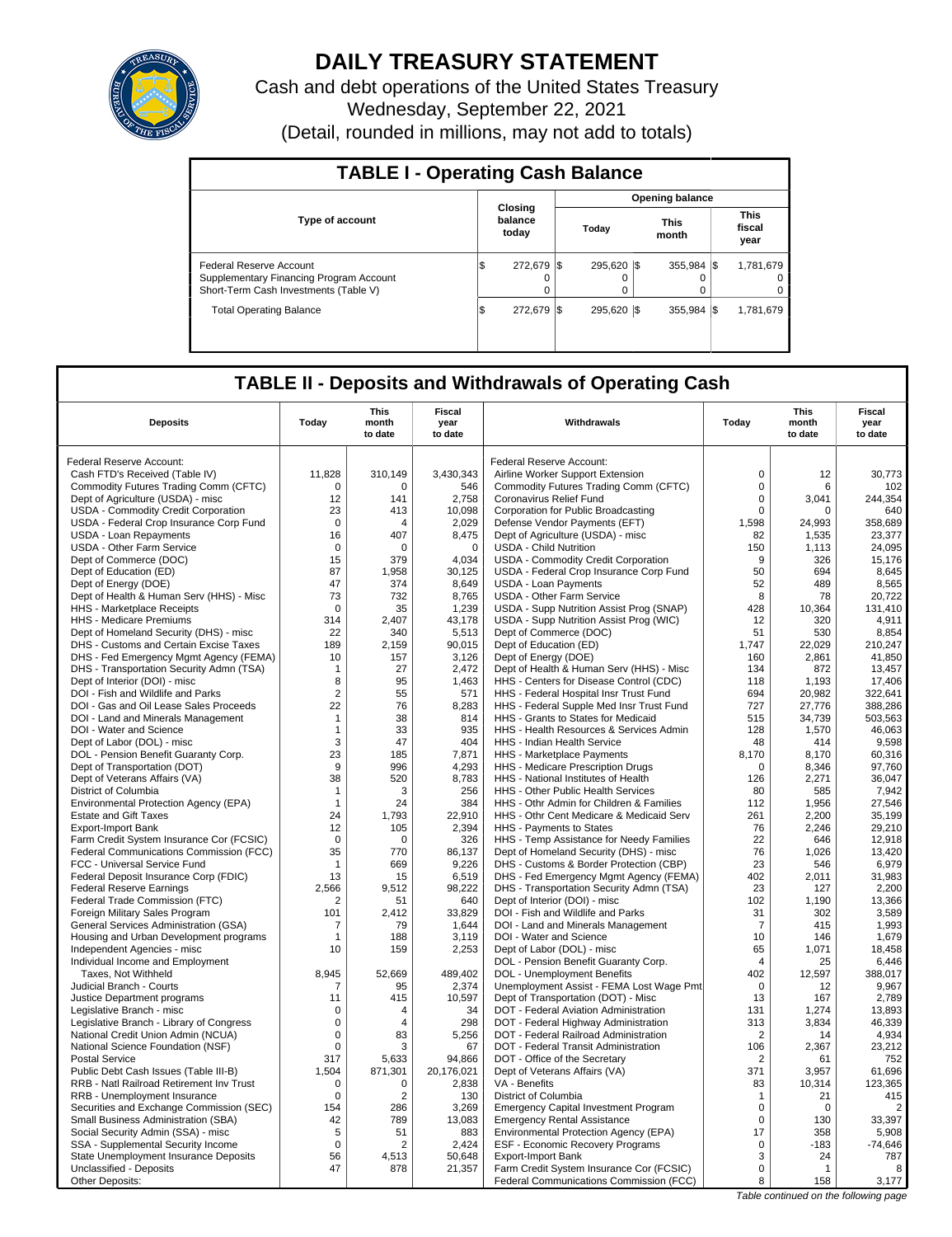| <b>Deposits</b>                                                        | Today    | <b>This</b><br>month<br>to date | Fiscal<br>year<br>to date       | Withdrawals                                                          | Today                | <b>This</b><br>month<br>to date   | <b>Fiscal</b><br>year<br>to date |
|------------------------------------------------------------------------|----------|---------------------------------|---------------------------------|----------------------------------------------------------------------|----------------------|-----------------------------------|----------------------------------|
| <b>Thrift Savings Plan Transfer</b>                                    | 175      | 2,099                           | 46,290                          | FCC - Universal Service Fund                                         | 14                   | 188                               | 8,173                            |
|                                                                        |          |                                 |                                 | Federal Deposit Insurance Corp (FDIC)                                | $\mathbf 0$          | 36                                | 874                              |
|                                                                        |          |                                 |                                 | Federal Employees Insurance Payments                                 | 770                  | 5,619                             | 87,608                           |
|                                                                        |          |                                 |                                 | Federal Salaries (EFT)                                               | 181                  | 14,905                            | 204.220                          |
|                                                                        |          |                                 |                                 | Federal Trade Commission (FTC)                                       | $\Omega$             | 9                                 | 538                              |
|                                                                        |          |                                 |                                 | General Services Administration (GSA)                                | 85                   | 1,725                             | 26.566                           |
|                                                                        |          |                                 |                                 | Housing and Urban Development programs                               | 113                  | 5,521                             | 71,815                           |
|                                                                        |          |                                 |                                 | Independent Agencies - misc                                          | 26                   | 252                               | 3,842                            |
|                                                                        |          |                                 |                                 | <b>Interest on Treasury Securities</b>                               | 0                    | 1,367                             | 287,014                          |
|                                                                        |          |                                 |                                 | IRS - Advanced Child Tax Credit (EFT)                                | $\mathbf{1}$         | 13,292                            | 37,857                           |
|                                                                        |          |                                 |                                 | IRS - Economic Impact Payments (EFT)                                 | 226                  | 1,249                             | 443.930                          |
|                                                                        |          |                                 |                                 | IRS Tax Refunds Business (EFT)                                       | 2                    | 1,219                             | 29,637                           |
|                                                                        |          |                                 |                                 | IRS Tax Refunds Individual (EFT)                                     | 1,352                | 7,628                             | 340,562                          |
|                                                                        |          |                                 |                                 | Judicial Branch - Courts                                             | 3                    | 81                                | 2,052                            |
|                                                                        |          |                                 |                                 | Justice Department programs                                          | 88                   | 1,862                             | 21,292                           |
|                                                                        |          |                                 |                                 | Legislative Branch - misc                                            | 13                   | 76                                | 1,218                            |
|                                                                        |          |                                 |                                 | Legislative Branch - Library of Congress                             | $\mathbf{1}$         | 16                                | 691                              |
|                                                                        |          |                                 |                                 | <b>NASA</b>                                                          | 99                   | 1,175                             |                                  |
|                                                                        |          |                                 |                                 |                                                                      | $\Omega$             |                                   | 19,583                           |
|                                                                        |          |                                 |                                 | National Credit Union Admin (NCUA)                                   |                      | 13                                | 2,761                            |
|                                                                        |          |                                 |                                 | National Science Foundation (NSF)                                    | 58                   | 497                               | 6,813                            |
|                                                                        |          |                                 |                                 | Postal Service Money Orders and Other                                | 114                  | 2,438                             | 41,719                           |
|                                                                        |          |                                 |                                 | Public Debt Cash Redemp. (Table III-B)                               | 1,534                | 887,450                           | 18,775,131                       |
|                                                                        |          |                                 |                                 | Railroad Retirement Board (RRB) - misc                               | $\Omega$             | $\overline{4}$                    | 49                               |
|                                                                        |          |                                 |                                 | <b>RRB - Benefit Payments</b>                                        | $\mathbf{1}$         | 1.160                             | 14.046                           |
|                                                                        |          |                                 |                                 | Securities and Exchange Commission (SEC)                             | 0                    | 114                               | 1,240                            |
|                                                                        |          |                                 |                                 | Small Business Administration (SBA)                                  | 4,015                | 48,563                            | 691,942                          |
|                                                                        |          |                                 |                                 | Social Security Admin (SSA) - misc                                   | 14                   | 254                               | 4,513                            |
|                                                                        |          |                                 |                                 | SSA - Benefits Payments                                              | 20,461               | 84,161                            | 999,941                          |
|                                                                        |          |                                 |                                 | SSA - Supplemental Security Income                                   | 8                    | 4,527                             | 54,739                           |
|                                                                        |          |                                 |                                 | <b>Transportation Services</b><br>Other Withdrawals:                 | $\Omega$             | 148                               | 1,286                            |
|                                                                        |          |                                 |                                 | Agency for Internat'l Development                                    | 82                   | 2.426                             | 22.472                           |
|                                                                        |          |                                 |                                 | <b>State Department</b>                                              | 62                   | 976                               | 17,736                           |
|                                                                        |          |                                 |                                 | Thrift Savings Plan Transfer                                         | 1,053                | 7,944                             | 79,547                           |
|                                                                        |          |                                 |                                 | Unclassified                                                         | 1,594                | 21,269                            | 335,403                          |
| <b>Total Other Deposits</b>                                            | 175      | 3,776                           | 81,199                          | Total, Other Withdrawals                                             | 2,790                | 51,445                            | 750,247                          |
| Change in Balance of Uncollected                                       |          |                                 |                                 |                                                                      |                      |                                   |                                  |
| Funds                                                                  | 0        | $\mathbf 0$                     | $\mathbf 0$                     |                                                                      |                      |                                   |                                  |
| <b>Transfers from Depositaries</b>                                     | $\Omega$ | $\Omega$                        | $\Omega$                        | <b>Transfers to Depositaries</b>                                     | $\Omega$             | $\Omega$                          | $\Omega$                         |
| <b>Total Federal Reserve Account</b>                                   | 26,782   | 1,278,012                       | 24,907,385                      | <b>Total Federal Reserve Account</b>                                 | 49,722               | 1,361,317                         | 26,416,385                       |
| Short-Term Cash Investments:<br>Transfers from Federal Reserve Account |          |                                 |                                 | Short-Term Cash Investments:<br>Transfers to Federal Reserve Account |                      |                                   |                                  |
| (Table V)                                                              | $\Omega$ | $\Omega$                        | $\Omega$                        | (Table V)                                                            | $\Omega$             |                                   |                                  |
| Total Deposits (excluding transfers)                                   |          |                                 | 26,782 \$1,278,012 \$24,907,385 | Total Withdrawals (excluding transfers)                              |                      | 49,722 \$ 1,361,317 \$ 26,416,385 |                                  |
|                                                                        |          |                                 |                                 |                                                                      |                      |                                   |                                  |
|                                                                        |          |                                 |                                 | Net Change in Operating Cash Balance                                 | l\$<br>$-22,940$ \\$ |                                   | $-83,305$ \$ $-1,508,999$        |

| <b>TABLE III-A - Public Debt Transactions</b> |                                                                              |          |                       |                    |             |                                       |  |                                 |     |                                  |  |             |
|-----------------------------------------------|------------------------------------------------------------------------------|----------|-----------------------|--------------------|-------------|---------------------------------------|--|---------------------------------|-----|----------------------------------|--|-------------|
| <b>Issues</b>                                 | <b>This</b><br><b>Fiscal</b><br>Today<br>month<br>vear<br>to date<br>to date |          |                       | <b>Redemptions</b> | Todav       |                                       |  | <b>This</b><br>month<br>to date |     | <b>Fiscal</b><br>year<br>to date |  |             |
| Marketable:                                   |                                                                              |          |                       |                    |             | Marketable:                           |  |                                 |     |                                  |  |             |
| Bills:                                        |                                                                              |          |                       |                    |             | <b>Bills</b>                          |  | 0                               | l\$ | 822,849 \$                       |  | 15,962,780  |
| <b>Regular Series</b>                         |                                                                              | 0        | \$<br>531,845 \$      |                    | 10,420,837  | <b>Notes</b>                          |  | 0                               |     | 35,000                           |  | 2,197,837   |
| <b>Cash Management Series</b>                 |                                                                              |          | 180,006               |                    | 4,440,150   | <b>Bonds</b>                          |  |                                 |     |                                  |  | 29,649      |
| <b>Notes</b>                                  |                                                                              |          | 106,222               |                    | 4,103,386   | Federal Financing Bank                |  | $\Omega$                        |     | $\Omega$                         |  | 1,209       |
| <b>Bonds</b>                                  |                                                                              |          | 26,555                |                    | 694,820     | Nonmarketable:                        |  |                                 |     |                                  |  |             |
| Inflation-Protected Securities Increment      |                                                                              | 262      | 5,970                 |                    | 82,278      | United States Savings Securities      |  | 32                              |     | 586                              |  | 10,222      |
| <b>Federal Financing Bank</b>                 |                                                                              | $\Omega$ | 0                     |                    | 0           | <b>Government Account Series</b>      |  | 186,140                         |     | 2,930,759                        |  | 98,657,578  |
| Nonmarketable:                                |                                                                              |          |                       |                    |             | Hope Bonds                            |  | $\Omega$                        |     | $\Omega$                         |  | $\Omega$    |
| United States Savings Securities:             |                                                                              |          |                       |                    |             | <b>Domestic Series</b>                |  |                                 |     | 0                                |  | 71,549      |
| Cash Issue Price                              |                                                                              |          | 75                    |                    | 1,436       | <b>Foreign Series</b>                 |  | $\Omega$                        |     |                                  |  | $\Omega$    |
| Interest Increment                            |                                                                              |          | 324                   |                    | 3,941       | <b>State and Local Series</b>         |  | $\Omega$                        |     | 3,233                            |  | 97,582      |
| <b>Government Account Series</b>              | 185,895                                                                      |          | 2,940,415             |                    | 98,644,604  | Other                                 |  | 1,501                           |     | 25,782                           |  | 405,514     |
| Hope Bonds                                    |                                                                              |          | 0                     |                    | $\Omega$    |                                       |  |                                 |     |                                  |  |             |
| <b>Domestic Series</b>                        |                                                                              |          |                       |                    | 22          |                                       |  |                                 |     |                                  |  |             |
| <b>Foreign Series</b>                         |                                                                              |          | $\Omega$              |                    |             |                                       |  |                                 |     |                                  |  |             |
| <b>State and Local Series</b>                 |                                                                              |          | 798                   |                    | 118,102     |                                       |  |                                 |     |                                  |  |             |
| Other                                         |                                                                              | 1,500    | 25,853                |                    | 406,123     | <b>Total Redemptions</b>              |  | 187,674 \$                      |     | $3,818,209$ \$                   |  | 117,433,918 |
| <b>Total Issues</b>                           | 187,662                                                                      |          | $3,818,064$ \$<br>I\$ |                    | 118,915,699 | Net Change in Public Debt Outstanding |  | $-12$ $\sqrt{5}$                |     | $-145$ $\sqrt{3}$                |  | 1,481,781   |
|                                               |                                                                              |          |                       |                    |             |                                       |  |                                 |     |                                  |  |             |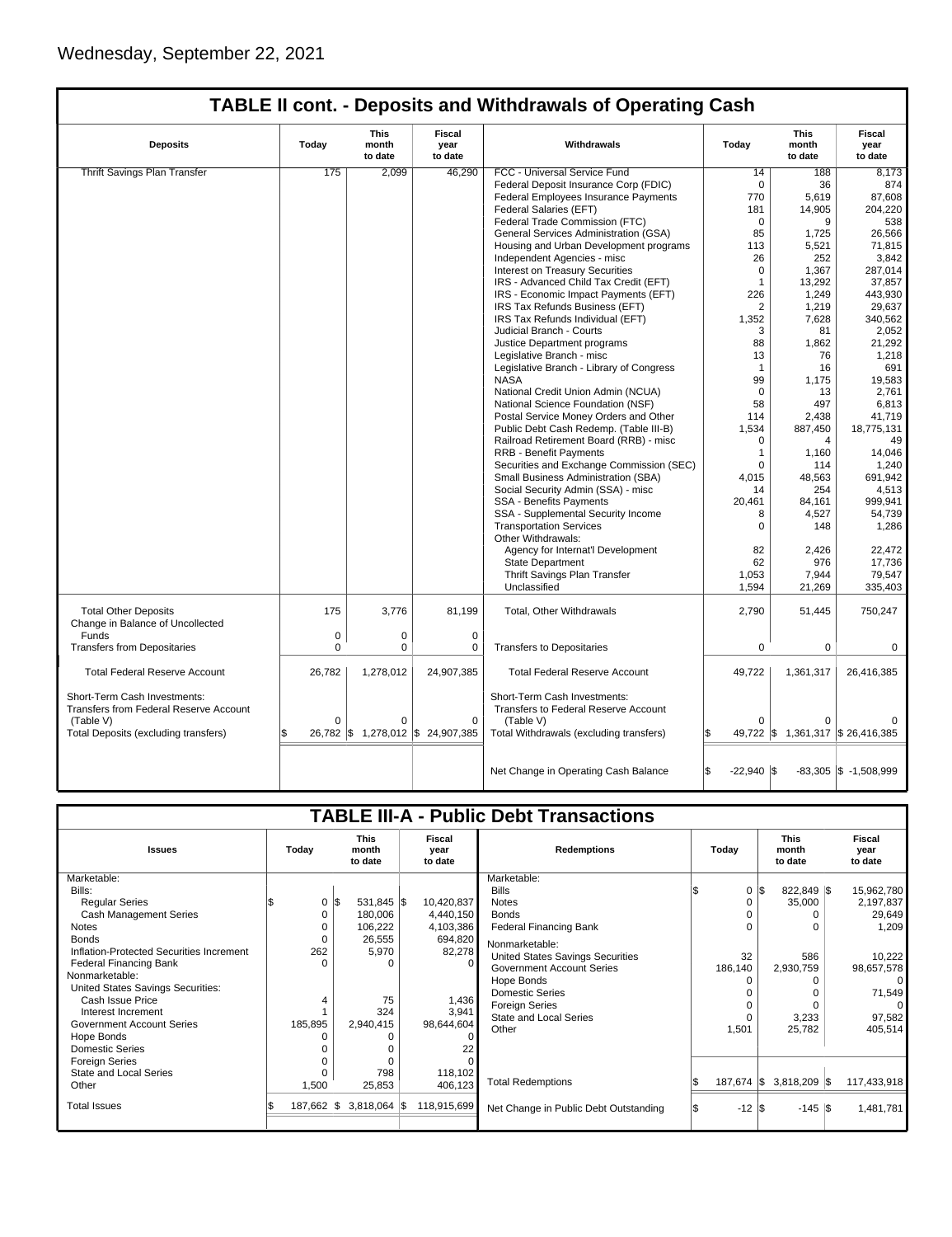| <b>TABLE III-B - Adjustment of Public Debt</b><br><b>Transactions to Cash Basis</b>                                                                   |     |                        |     |                              |                                    |                                 |                           |  |  |  |  |
|-------------------------------------------------------------------------------------------------------------------------------------------------------|-----|------------------------|-----|------------------------------|------------------------------------|---------------------------------|---------------------------|--|--|--|--|
| <b>Transactions</b>                                                                                                                                   |     | Today                  |     |                              |                                    | <b>This</b><br>month<br>to date | Fiscal<br>year<br>to date |  |  |  |  |
| Public Debt Cash Issues:<br>Public Debt Issues (Table III-A)<br>Premium on New Issues<br>Discount on New Issues:                                      | \$  | 187,662 \$<br>O        |     | 542                          | 3,818,064   \$18,915,699<br>22,767 |                                 |                           |  |  |  |  |
| Bills (-)<br>Bonds and Notes (-)<br>Federal Financing Bank (-)<br>Government Account Transactions (-)                                                 |     | 0<br>0<br>U<br>185,895 |     | 116<br>480<br>O<br>2,940,415 | 2,816<br>30,370<br>98,644,604      |                                 |                           |  |  |  |  |
| Hope Bonds (-)<br>Interest Increment on United States<br>Savings Securities (-)                                                                       |     |                        |     | 0<br>324                     | 3.941                              |                                 |                           |  |  |  |  |
| Inflation-Protected Securities Increment<br><b>Total Public Debt Cash Issues</b><br>Deposited in Federal Reserve Account                              | \$  | 262<br>1,504           | l\$ | 5.970<br>871,301             | 80,713<br>\$20,176,021             |                                 |                           |  |  |  |  |
| Public Debt Cash Redemptions:<br>Public Debt Redemptions (Table III-A)<br>Premium on Debt Buyback Operation<br>Discount on Debt Buyback Operation (-) | l\$ | 187,674<br>0<br>0      | I\$ | 3,818,209<br>0<br>0          | \$17,433,918<br>Ω<br>n             |                                 |                           |  |  |  |  |
| Federal Financing Bank (-)<br>Government Account Transactions (-)<br>Hope Bonds (-)<br><b>Total Public Debt Cash Redemptions</b>                      |     | O<br>186,140<br>O      |     | O<br>2,930,759<br>O          | 1,209<br>98,657,578<br>O           |                                 |                           |  |  |  |  |
| Withdrawn from Federal Reserve Acct.                                                                                                                  | l\$ | $1,534$ $\sqrt{3}$     |     |                              | 887,450 \$18,775,131               |                                 |                           |  |  |  |  |

| <b>TABLE III-C - Debt Subject to Limit</b>                                        |                           |                                                   |                           |                           |  |  |  |  |  |  |  |
|-----------------------------------------------------------------------------------|---------------------------|---------------------------------------------------|---------------------------|---------------------------|--|--|--|--|--|--|--|
|                                                                                   | Closing                   | Opening balance                                   |                           |                           |  |  |  |  |  |  |  |
| <b>Balance Transactions</b>                                                       | balance<br>todav          | Today                                             | <b>This</b><br>month      | Fiscal<br>year            |  |  |  |  |  |  |  |
| Debt Held by the Public<br>Intragovernmental Holdings<br><b>Total Public Debt</b> | \$22,272,250<br>6,154,922 | \$22,261,385<br>6,165,799                         | \$22,254,544<br>6,172,774 | \$21,018,952<br>5,926,439 |  |  |  |  |  |  |  |
| Outstanding<br>Less: Debt Not<br>Subject to Limit:                                | 28,427,172                | 28,427,184                                        | 28,427,317                | 26,945,391                |  |  |  |  |  |  |  |
| Other Debt                                                                        | 478                       | 478                                               | 478                       | 478                       |  |  |  |  |  |  |  |
| <b>Unamortized Discount</b>                                                       | 19,203                    | 19,215                                            | 19,348                    | 17,271                    |  |  |  |  |  |  |  |
| <b>Federal Financing Bank</b>                                                     | 6,053                     | 6,053                                             | 6,053                     | 7,262                     |  |  |  |  |  |  |  |
| Hope Bonds<br>Plus: Other Debt Subject to Limit<br>Guaranteed Debt of             | U                         | U                                                 | o                         | Ω                         |  |  |  |  |  |  |  |
| Government Agencies                                                               | $\Omega$                  | $\Omega$                                          | $\Omega$                  | $\Omega$                  |  |  |  |  |  |  |  |
| <b>Total Public Debt</b><br>Subject to Limit                                      | \$28,401,438              | $\frac{1}{2}$ 28,401,438 $\frac{1}{2}$ 28,401,438 |                           | \$26,920,380              |  |  |  |  |  |  |  |
|                                                                                   |                           |                                                   |                           |                           |  |  |  |  |  |  |  |
| <b>Statutory Debt Limit</b>                                                       | \$28,401,463              | $\frac{1}{2}$ 28,401,463 $\frac{1}{2}$ 28,401,463 |                           | SUSP-1                    |  |  |  |  |  |  |  |
|                                                                                   |                           |                                                   |                           |                           |  |  |  |  |  |  |  |

See Footnote

| <b>TABLE IV - Federal Tax Deposits</b>                                                                                                                                                                                                 |       |                                           |     |                                                         |                           |                                                                      |  |  |
|----------------------------------------------------------------------------------------------------------------------------------------------------------------------------------------------------------------------------------------|-------|-------------------------------------------|-----|---------------------------------------------------------|---------------------------|----------------------------------------------------------------------|--|--|
| Classification                                                                                                                                                                                                                         | Today |                                           |     | <b>This</b><br>month<br>to date                         | Fiscal<br>year<br>to date |                                                                      |  |  |
| Withheld Income and Employment Taxes<br>Individual Income Taxes<br><b>Railroad Retirement Taxes</b><br>Excise Taxes<br><b>Corporation Income Taxes</b><br><b>Federal Unemployment Taxes</b><br>Estate and Gift Taxes & Misc IRS Rcpts. | l\$   | 11,316<br>357<br>4<br>75<br>138<br>1<br>4 | l\$ | 186,900<br>44,008<br>303<br>3,864<br>83,497<br>27<br>80 | l\$                       | 2,684,756<br>377,914<br>5,166<br>70,775<br>393,339<br>6,381<br>4,618 |  |  |
| Total                                                                                                                                                                                                                                  | \$    | $11,894$ \\$                              |     | 318,679                                                 | 1\$                       | 3,542,949                                                            |  |  |
| Cash Federal Tax Deposits:<br>Direct<br><b>Through Depositaries</b>                                                                                                                                                                    | \$    | 111<br>11,718                             | l\$ | 1,709<br>308,440                                        | l\$                       | 30.170<br>3,400,173                                                  |  |  |
| <b>Total Cash FTD's</b>                                                                                                                                                                                                                | \$    | 11,828                                    | 1\$ | 310,149                                                 | 1\$                       | 3,430,343                                                            |  |  |
| <b>Inter-agency Transfers</b>                                                                                                                                                                                                          |       | 66                                        |     | 8,529                                                   |                           | 112,606                                                              |  |  |
| Total                                                                                                                                                                                                                                  | \$    | $11,894$ \\$                              |     | 318,679                                                 | 1\$                       | 3,542,949                                                            |  |  |
|                                                                                                                                                                                                                                        |       |                                           |     |                                                         |                           |                                                                      |  |  |

|                                              |                           |          |     |          |                 | occ i nning |  |  |  |  |  |
|----------------------------------------------|---------------------------|----------|-----|----------|-----------------|-------------|--|--|--|--|--|
| <b>TABLE V - Short-Term Cash Investments</b> |                           |          |     |          |                 |             |  |  |  |  |  |
|                                              | <b>Type of Depositary</b> |          |     |          |                 |             |  |  |  |  |  |
| <b>Balance Transactions</b>                  | А                         |          |     | в        | С               | Total       |  |  |  |  |  |
|                                              |                           |          |     |          |                 |             |  |  |  |  |  |
| Opening Balance Today<br>Deposits:           |                           | $\Omega$ | l\$ | $\Omega$ | 1\$<br>$\Omega$ | l\$         |  |  |  |  |  |
| <b>Transfers to Depositaries</b>             |                           | O        |     | $\Omega$ | $\Omega$        |             |  |  |  |  |  |
| <b>Special Direct Investment</b>             |                           | O        |     | O        | 0               |             |  |  |  |  |  |
| Term Investment                              |                           | O        |     | O        | $\Omega$        |             |  |  |  |  |  |
| Repo Investment                              |                           | O        |     | 0        | 0               |             |  |  |  |  |  |
| Withdrawals:                                 |                           |          |     |          |                 |             |  |  |  |  |  |
| <b>Treasury Initiated</b>                    |                           | O        |     | 0        | 0               |             |  |  |  |  |  |
| Depositary Initiated                         |                           | O        |     | O        | 0               |             |  |  |  |  |  |
| <b>Special Direct Investment</b>             |                           | Ω        |     | O        | 0               |             |  |  |  |  |  |
| <b>Term Investment</b>                       |                           | Ω        |     | O        | $\Omega$        |             |  |  |  |  |  |
| Repo Investment                              |                           | 0        |     | 0        | $\Omega$        |             |  |  |  |  |  |
|                                              |                           |          |     |          |                 |             |  |  |  |  |  |
| Closing Balance Today                        |                           | 0        | I\$ | 0        | 13<br>0         | 1\$         |  |  |  |  |  |

| <b>TABLE VI - Income Tax Refunds Issued</b> |     |                |                                 |           |  |                           |  |  |  |  |  |
|---------------------------------------------|-----|----------------|---------------------------------|-----------|--|---------------------------|--|--|--|--|--|
| <b>Classification</b>                       |     | Today          | <b>This</b><br>month<br>to date |           |  | Fiscal<br>year<br>to date |  |  |  |  |  |
| IRS - Advanced Child Tax Credit (Checks)    | I\$ | 0              | 1\$                             | $1.874$ S |  | 8,033                     |  |  |  |  |  |
| IRS - Advanced Child Tax Credit (EFT)       |     |                |                                 | 13,292    |  | 37,857                    |  |  |  |  |  |
| IRS - Economic Impact Payments (Checks)     |     | $\overline{2}$ |                                 | 761       |  | 86.824                    |  |  |  |  |  |
| IRS - Economic Impact Payments (EFT)        |     | 226            |                                 | 1,249     |  | 443.930                   |  |  |  |  |  |
| IRS Tax Refunds Business (Checks)           |     | 27             |                                 | 4.254     |  | 67.551                    |  |  |  |  |  |
| IRS Tax Refunds Business (EFT)              |     | 2              |                                 | 1.219     |  | 29.637                    |  |  |  |  |  |
| IRS Tax Refunds Individual (Checks)         |     | 46             |                                 | 2.814     |  | 64.744                    |  |  |  |  |  |
| IRS Tax Refunds Individual (EFT)            |     | 1,352          |                                 | 7,628     |  | 340,562                   |  |  |  |  |  |
|                                             |     |                |                                 |           |  |                           |  |  |  |  |  |

### **Daily Treasury Statement Footnotes:**

#### **General Footnotes and Statements:**

This statement summarizes the United States Treasury's cash and debt operations for the Federal Government. Treasury's operating cash is maintained in an account at the Federal Reserve Bank of New York and in short-term cash investments. Treasury minimized and then suspended its short-term cash investment program beginning in November 2008, but anticipates investing again when market conditions warrant. Major information sources include: Federal Reserve Banks, Treasury Regional Financial Centers, Internal Revenue Service Centers, various electronic systems, and information on the Public Debt. Information is presented on a modified cash basis. Deposits are reflected as received and withdrawals are reflected as processed.SOURCE: Bureau of the Fiscal Service, Department of the Treasury. Note: The Daily Treasury Statement (DTS) is available by 4:00 p.m. the following business day on the Fiscal Service website https://fiscal.treasury.gov/reports-statements/dts/. For more information, call the Cash Reporting Branch at 202-874-9789.

#### **TABLE III-A – Public Debt Transactions**

Stated at face value except for savings and retirement plan securities which are stated at current redemption value.